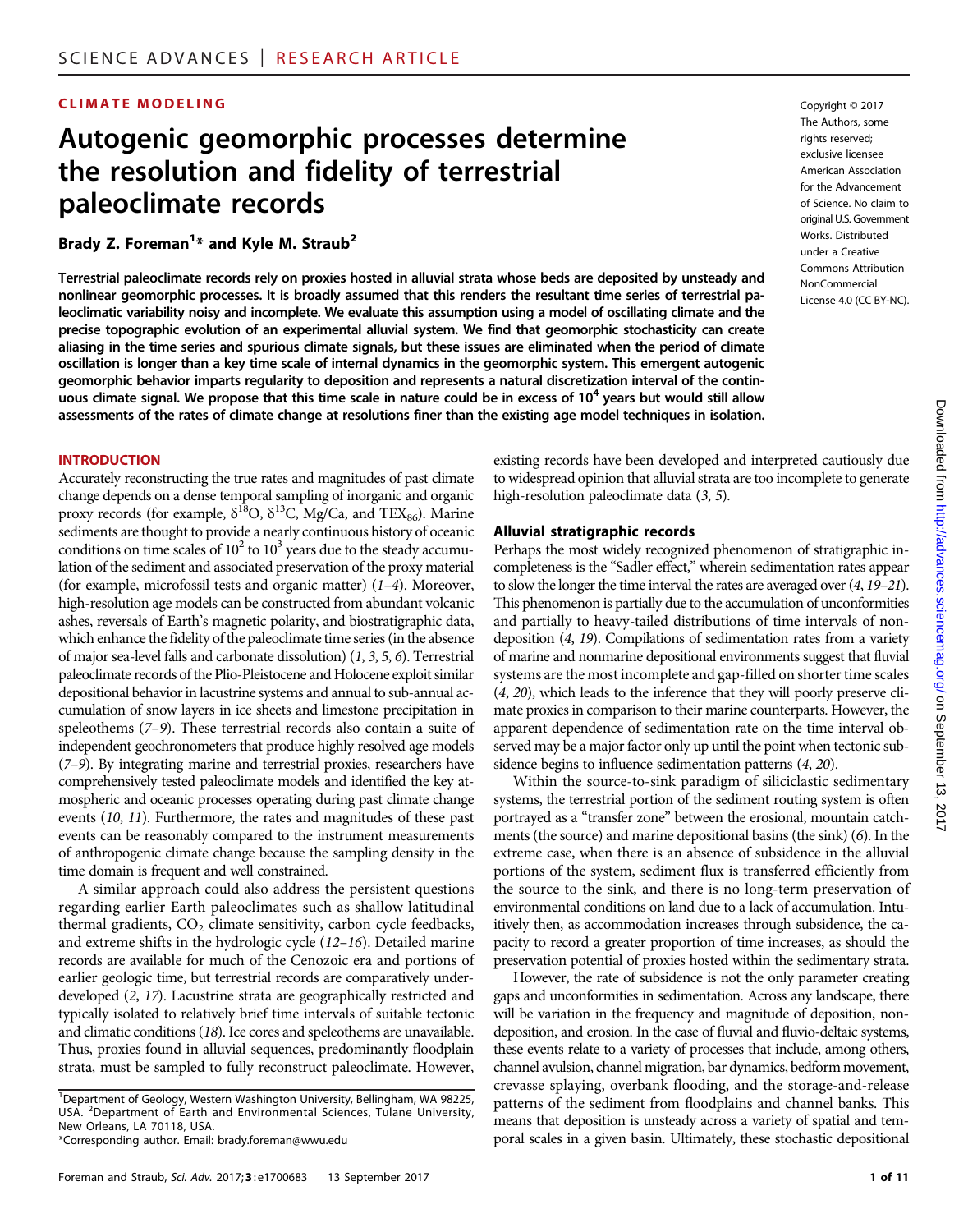and erosional events result in unsteady sedimentation rates and gaps in strata within any given stratigraphic section (3–6, 19). In turn, this complicates the transformation of proxies sampled vertically from a rock outcrop into a time series of environmental change (Fig. 1, A and B).

Age models of alluvial deposition in deeper geologic time cannot resolve bed-scale deposition rates and very rarely resolve changes in deposition on time scales of  $10<sup>5</sup>$  years and finer due to poor preservation and rarity of ash layers, magnetochrons, and fossils (3, 5, 6, 17, 18, 22, 23). In the absence of sufficient age constraints, researchers commonly assume linear sedimentation rates, an assumption known to be incorrect, between widely separated dated horizons  $(3, 5, 17, 18, 22)$ . Thus, properly allocating the distribution of time in alluvial stratigraphy is a fundamental obstacle inhibiting our understanding of past climate states (3, 5, 6). Previous studies have attempted to rectify this problem using a variety of statistical approaches (3, 5, 24). Others have incorporated estimates on the time scales over which the proxies themselves form into the time series [for example, formation of soil nodules (15)]. We address the allocation of time in strata and the preservation of proxy records of environmental change by using recent insights into the physical structure of the stratigraphic record.

### Autogenic variability and the compensation time scale

Geomorphic systems operate over a range of spatiotemporal scales in response to a variety of internal (autogenic) processes and external forcings. On short time scales (seconds to  $10<sup>3</sup>$  years), deposition is controlled by local transport conditions and the topography generated by the alluvial system itself. This results in a largely stochastic stratigraphy (6, 22, 25). On long time scales ( $10^5$  to  $10^7$  years), stratigraphy is controlled by basin subsidence, commonly generated by tectonics (6, 18, 25–31). On this time scale, stratigraphy is predictable, deterministic, and sedimentation continuous as long as subsidence persists. However, many important climatic phenomena occur on intermediate time

scales ( $10^3$  to  $10^5$  years) between the transitions from stochastic and deterministic deposition. The latter depositional record is desirable for proxy-based studies, making the identification of this threshold in stratigraphy critical for accurate and complete paleoclimate reconstructions.

Recent experimental and field studies have identified an autogenic "compensation time scale"  $(T_{\text{comp}})$ , which captures the time necessary for the channels of a fluvial or fluvio-deltaic system to visit and deposit across the basin and for subsidence to remove the deposits from the surficial zone of reworking by the alluvial system (25–28). In experimental basins, the spatial heterogeneity of the landscape can be described by the standard deviation of sedimentation across a basin, which decays as a power law trend over longer and longer time intervals of averaging (25–28). In field stratigraphic studies where precise age constraints for each bed are absent, the same decay occurs as the thickness of characteristic sediment packages increases (23, 25–29). This vertical spatial heterogeneity across a landscape is determined by the complicated interaction of a variety of parameters including sediment grain size distribution, river discharge hydrograph, overbank flooding frequency, vegetation, and others. The landscape heterogeneity can be thought of as decreasing because the depositional system begins to "feel" the effects of subsidence and sedimentation gravitates toward filling the associated accommodation space. In experiments and some natural systems, the topographic roughness can be reasonably encapsulated by an estimate of the maximum flow depth of the system (23, 25–28), although in some cases, larger depositional units, such as a characteristic depositional lobe size, may be more appropriate (23, 26).  $T_{\text{comp}}$  can be quantified using this estimate of the topographic roughness of the alluvial system divided by the long-term sedimentation rate (23, 25–28). This time scale will be an intrinsic feature of a depositional system and produces autogenic depositional patterns that actively fill stratigraphic gaps.

The compensation time scale has two major ramifications for paleoclimate studies. First, it appears to act as a low-pass filter for fluctuations



Fig. 1. Schematic example of time series recovered from stratigraphy and experimental setup. (A) Construction of stratigraphic column from individual depositional and erosional events of varying magnitude and rate. These geomorphic events discretize the proxies preserved in the resultant stratigraphy and the coeval time series of climatic variation [red circles are time periods represented in the recovered climate change record (B)]. (C) Illustration of compensation behavior in cross section as a basin subsides. (D) Schematic illustration and overhead photograph of the experiment (dashed line denotes the position of topography scans).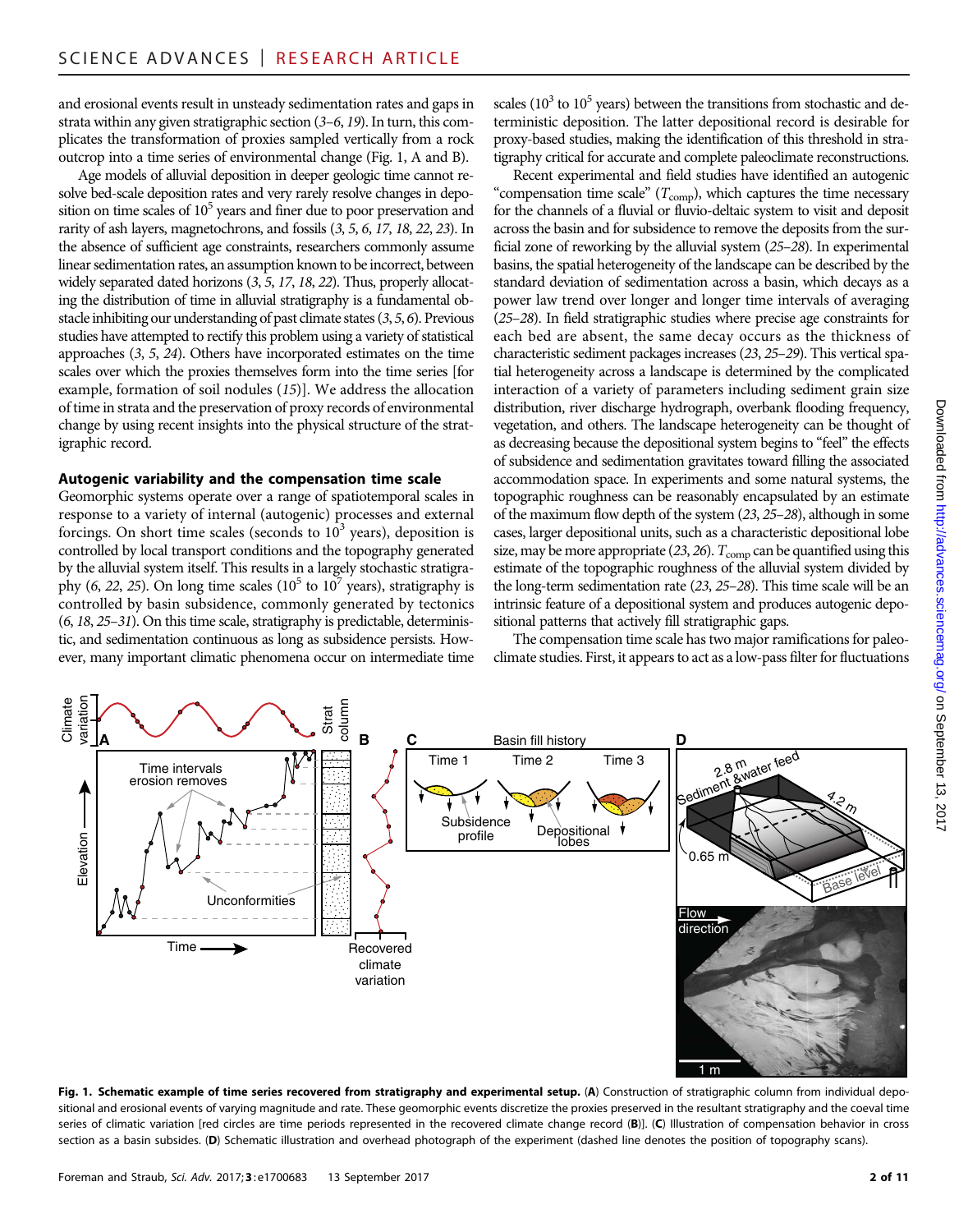in relative sea level of shorter periods than  $T_{\text{comp}}$  and amplitudes smaller than the topographic roughness of the fluvio-deltaic system (30). Although similar experiments with cyclical changes in sediment flux and water discharge have yet to be performed, it is suspected that a similar buffering or "shredding" effect occurs (27, 31). These observations suggest that in order for an allogenic forcing to be recognized as different from background stochastic depositional events in stratigraphy, the forcing must be of either longer duration and/or greater amplitude in comparison to  $T_{\text{comp}}$ .

The second major paleoclimate implication of the compensation time scale is developed herein. Although the geomorphic and stratigraphic communities have predominantly focused on inverting sediment flux signals to recover climatic information (6, 31), the effects of  $T_{\text{comp}}$  on the geochemical proxy records hosted within the sedimentary layers themselves have been overlooked. We postulated that  $T_{\text{comp}}$  provides a natural integration time scale above which temporal uncertainties associated with stochastic geomorphic processes will no longer substantially affect the recovered time series of proxy-derived climate change.  $T_{\text{comp}}$  is the finest time scale upon which deposition can be considered steady within a basin (28), and we hypothesized that  $T_{\text{comp}}$ sets the finest temporal resolution the extracted climate time series can faithfully preserve. We use the topographic evolution of a delta in an experimental basin under constant boundary conditions and synthetic time series of oscillating climates to evaluate how proxy records may be modulated purely because of the stochastic and deterministic behavior of fluvio-deltaic depositional systems. We find that this modulation is only a factor if the period of climate oscillations occurs faster than twice the  $T_{\text{comp}}$  of the alluvial system. In these cases, the true signal is shredded and made unrecognizable from stochastic noise, but spurious climate signals can also be produced.

### RESULTS

We tested our hypothesis using an aggrading fluvio-deltaic system within an experimental basin (Fig. 1D; see Materials and Methods). These experiments are extremely useful in uncovering scale-independent phenomena of alluvial and deltaic systems, including  $T_{\text{comp}}$  (25–28, 32). Rapid sequential topographic scans of the evolving experimental surface track precisely which depositional events are preserved within the resultant stratigraphy. These specific depositional events of known timing and duration "sample" a separate time series of synthetic climate oscillations. Subsequently, the preserved beds are assigned to a new age based on linear interpolation between the start and end runtime of the experiment. Long-term net sedimentation rates are a priori known to be constant (an imposed boundary condition). We then compare the new time series generated from the hypothetical proxies hosted in the preserved sedimentary beds to the known values of the synthetic climate oscillations. One hundred stratigraphic sections were selected randomly along the scanned transect along the depositional strike for analysis. We investigated five climate scenarios that held the amplitude constant but varied the period of oscillation from 0.5 \*  $T_{\rm comp},\, T_{\rm comp},\, 2$  \*  $T_{\rm comp},\,$ 3  $*$   $T_{\text{comp}}$ , and 4  $*$   $T_{\text{comp}}$ . We also evaluated scenarios wherein the climate was produced by a random number generator, with climate fluctuations equal to or less than the amplitude of the sinusoid. This time series was also subsampled on the basis of bed preservation and submitted to the same time series analysis. Finally, we submitted the individual bed thicknesses to the time series analysis, with the aim of determining whether the statistical analysis extracted cyclicity from the deposits we knew to be stochastically generated.

Note that the synthetic climate oscillations are not reflected in water discharge nor sediment flux variations provided at the experiment input. These parameters were held constant, and an imposed steady base-level rise produced a uniform and constant subsidence rate (see Materials and Methods). Undoubtedly, in natural alluvial systems, changes in climate will induce some concomitant shifts in discharge and sediment flux, which may, in turn, affect  $T_{\text{comp}}$ . However, the relationship between forcing and these inputs is not necessarily straightforward (6, 31). In some cases, conflicting observations have been made from experimental and modeling studies depending on a variety of factors and starting assumptions (6, 29, 31, 33). We evaluate these factors in more detail in Discussion and how they may influence the applicability of our results. For the time being, we have restricted our analysis here to illustrate the effects of a purely autogenic scenario before assessing more complicated scenarios involving sets of "nested hypotheses"regarding the characteristics of the catchments, the lag times between a catchment and a basin, among several other factors.

Our results show that as the period of climate oscillation progressively increases relative to the compensation time scale of the geomorphic system, the reconstructed time series more faithfully captures the underlying climate variation (Fig. 2). This includes more reliably capturing the full amplitude of the oscillation and proper placement of climatic extremes in absolute time, represented by in-phase oscillations of true and reconstructed climate time series (Fig. 2). We statistically analyzed each reconstructed paleoclimate record using REDFIT time series analysis, which specifically aims to address uneven sample distributions in the time domain (see Materials and Methods). The resulting power spectra show that when the period of climate oscillation is shorter than the compensation time scale, several statistically significant but spurious, paleoclimate oscillations are identified in some stratigraphic sections. This occurs even when the 99% confidence limit is used (Fig. 3A). In other sections, the climatic signal is "shredded" and unrecognizable from noise by the spectral analysis (Fig. 3B). Similar results are observed as the period of climate oscillation approaches the geomorphic compensation time scale (Fig. 3, A and B). In some cases, the time series analysis correctly identifies a single oscillation but incorrectly predicts its period (Fig. 3A). However, in most (~60%) of the sections, either the signal is shredded or multiple spurious events are identified. It is only when the period of climate oscillation is twice the period of the compensation time scale that the time series analysis accurately and reliably (that is, 100% of the sections) identifies true paleoclimate variability. Similar statistical results are obtained if the precise depositional times of the beds are used rather than the interpolated ages, but  $T_{\text{comp}}$  itself becomes the finest resolution to recover climate fluctuations (note that in nearly all field stratigraphic applications, bed-scale depositional ages are unobtainable). That is, knowing the precise age of each bed in a sedimentary succession (that is, a perfect age model) does not circumvent the problems associated with stochastic geomorphic processes.

We also produced random synthetic climate simulations that exhibited no structured secular variation and undertook the same statistical procedure after the time series had been subsampled by the individual beds. The purpose was to evaluate whether purely autogenic stratigraphy could artificially impose climate cyclicity from noise. In most cases (75%), the REDFIT time series analysis did not identify oscillations in the random climate time series (Fig. 4A). However, in a nontrivial number of cases (25%), the analysis did identify anomalous, spurious climate oscillations (Fig. 4, B and C). These spurious oscillations can occur at frequencies higher, lower, and, in rare cases, equal to the compensation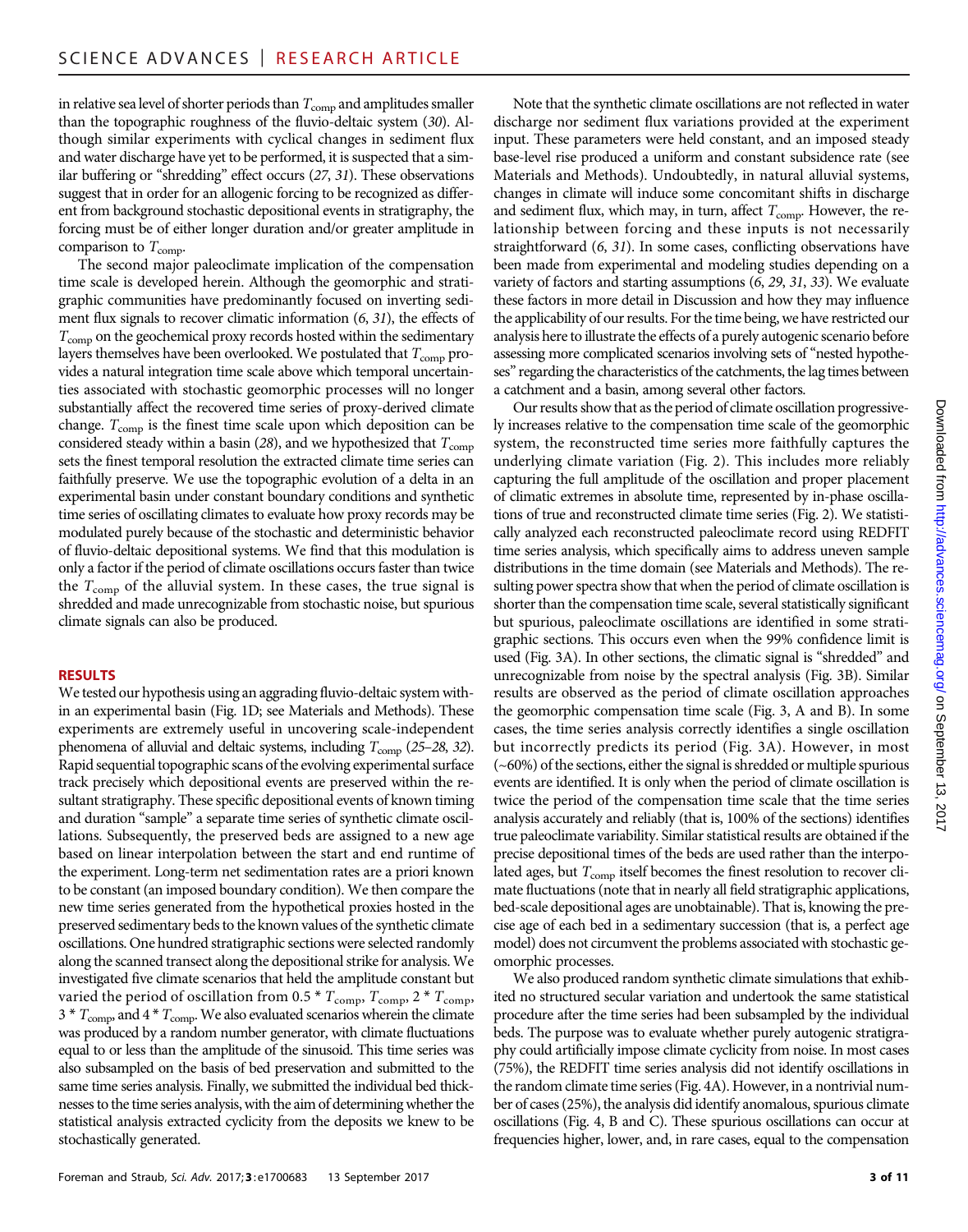

Fig. 2. Example time series of climatic changes. The true climate variation is shown as gray lines, and the climate time series produced by linear interpolation between depositional events by proxy data points are shown as white circles, with a three-point running average of proxy data points (black line).

time scale (Fig. 4, B and C). Finally, we evaluated any cyclicity in bed deposition by submitting the bed thickness metrics to the time series analysis. Approximately half of the sections showed no cyclicity, as expected (Fig. 4D), but half of the sections showed cycles in bed thickness at periods longer and shorter than the compensation time scale (Fig. 4E).

### **DISCUSSION**

The inability of existing statistical methods to identify true climate variability when the change is "fast" ( $T_{\text{climate}} < T_{\text{comp}}$ ) is due to the insufficient sampling of the time domain by the alluvial system. This is an expected result; climate fluctuations cannot be recorded if there is no sediment deposition and proxy preservation. However, for the case of  $T_{\text{climate}} \approx T_{\text{comp}}$ , there are sedimentary layers and associated proxies available. In these cases, the presence of false negatives in the time series analysis may indicate that alluvial processes act as low-pass filters on climate records. This occurs despite the fact that the climate fluctuations are highly structured (that is, more so than those in nature), the sediment flux is constant, and several discrete samples representing the time interval are available. The false negatives are likely related to the stochastic depositional and erosional events [that is, morphodynamic turbulence (31)], causing short-term departure from the long-term sedimentation rates used to construct the age model. The error in the time domain is sufficient to destroy the periodicity in the climate.

The presence of false positives and spurious signals when  $T_{\text{climate}} \approx$  $T_{\text{comp}}$  could suggest that the REDFIT analysis typically used in paleoclimatic studies does not fully represent probability distribution of alluvial geomorphic variability. Infrequent but recurring depositional or erosional events of a specific magnitude or potentially periods of nondeposition (34) may induce the structure into the stratigraphy and artificially create regularity in the time series. This hypothesis is supported by the observed cycles in bed thickness in some sections (Fig. 4E). These bed "cycles" are known to be generated by purely stochastic processes (27, 28). Presumably, the red noise function within the time series analysis does not fully capture this component of the stochastic variability. Furthermore, we posit that this unaccounted variability, combined with the regularity imposed by the compensation time scale, is the likely origin of spurious oscillations identified in the randomized climate simulations (Fig. 4, B and C). The structure and periodicity must be artificially generated, and the two logical options are either a misrepresentation of the true stochasticity and/or the predictable behavior of alluvial systems to fill topographic lows. From our results, we conclude that the climate change events on time scales faster than twice the  $T_{\text{comp}}$  for a given depositional system are susceptible to (i) shredding and signal loss, (ii) signal aliasing, and in some cases, (iii) producing false patterns of climate fluctuations from noise.

Couching the statistical analysis in a process-based geomorphic framework, such as  $T_{\text{comp}}$ , can prevent false positives and negatives. Statistical rigor alone (95 or 99% confidence limits) appears insufficient (Fig. 3, A and B). On time scales longer than twice the compensation time scale, the stochastic component of the system has been accounted for by the geomorphic system itself, and the climate signal is accurately preserved. This threshold appears to capture the geomorphic equivalent of the Nyquist-Shannon sampling theorem, which states that any continuous analog signal must be sampled or discretized at a resolution of at least twice its frequency to faithfully be represented by a digital signal. We recommend future proxy-based paleoclimate studies to place their time series within this  $T_{\text{comp}}$  framework.

An initial assessment of the modern fluvio-deltaic systems suggests that the shortest compensation time scales in terrestrial settings may be close to 5000 years and the longest may be more than 150,000 years (Fig. 5) (23). Thus, most terrestrial strata should easily preserve long-term paleoclimatic shifts associated with tectonics (for example, ocean gateways and topographic barriers) and volcanism (for example, large igneous provinces and volcanic arcs generated by subduction). In contrast, "mesoscale" climatic shifts, such as those associated with Milankovitch cyclicity, will only be recognizable in basins with short compensation time scales. Short-term climate fluctuations will be difficult, and potentially impossible, to separate from stochastic variability.

# Effects of sediment flux

The impact of climate and climate change on landscape morphology and sediment routing is a long-standing interest in the field of geomorphology and is growing as researchers seek to understand the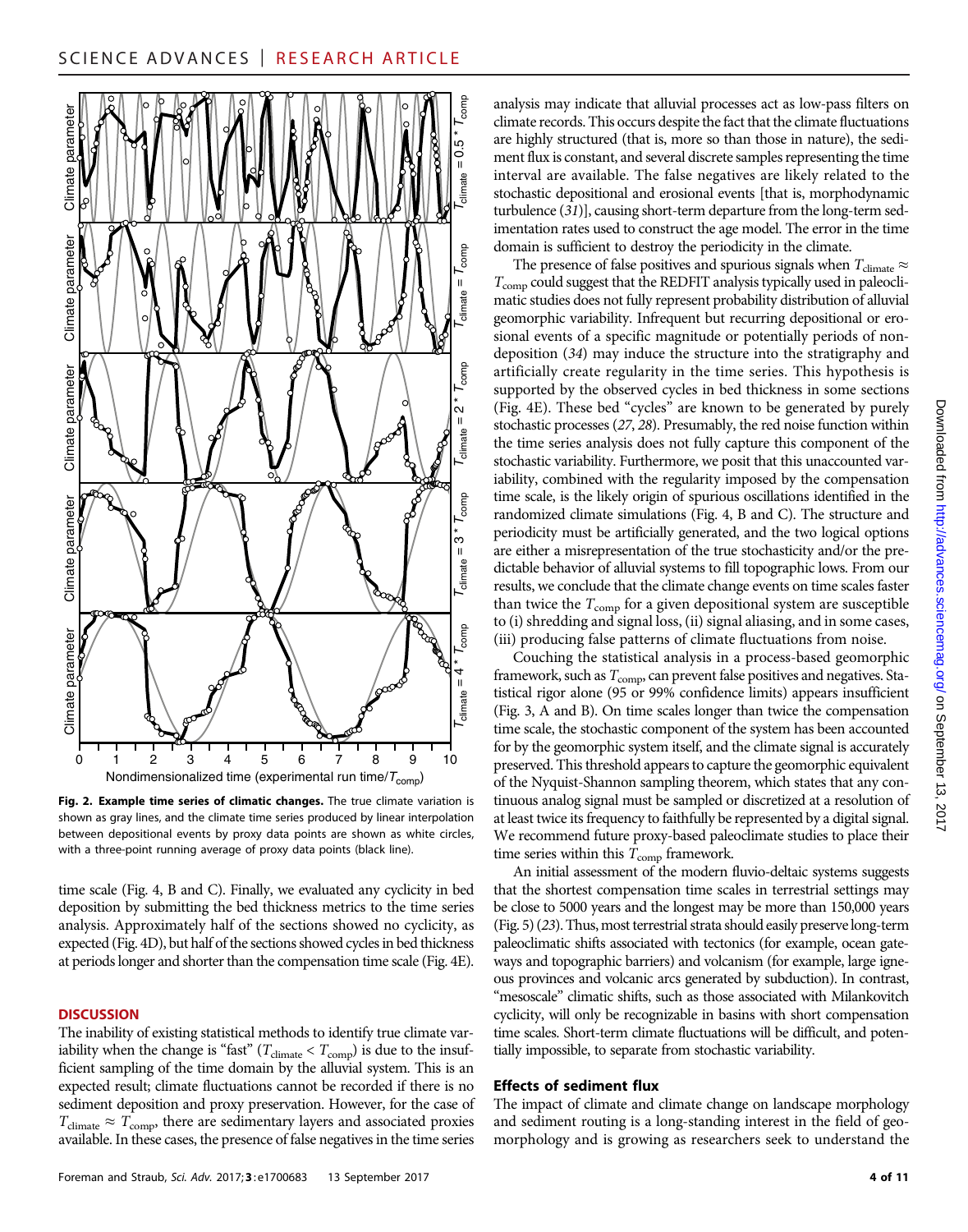

Fig. 3. REDFIT power spectra of proxy-derived paleoclimate data. (A) Spurious and inaccurate climate oscillations identified until the period of climate oscillation is twice the compensation time scale. (B) "Shredding" and signal loss until the period of climate oscillation is twice the compensation time scale. Frequency is scaled by the compensation time scale shown as a blue vertical line, and the true paleoclimate frequency of oscillation is shown as a gray vertical line.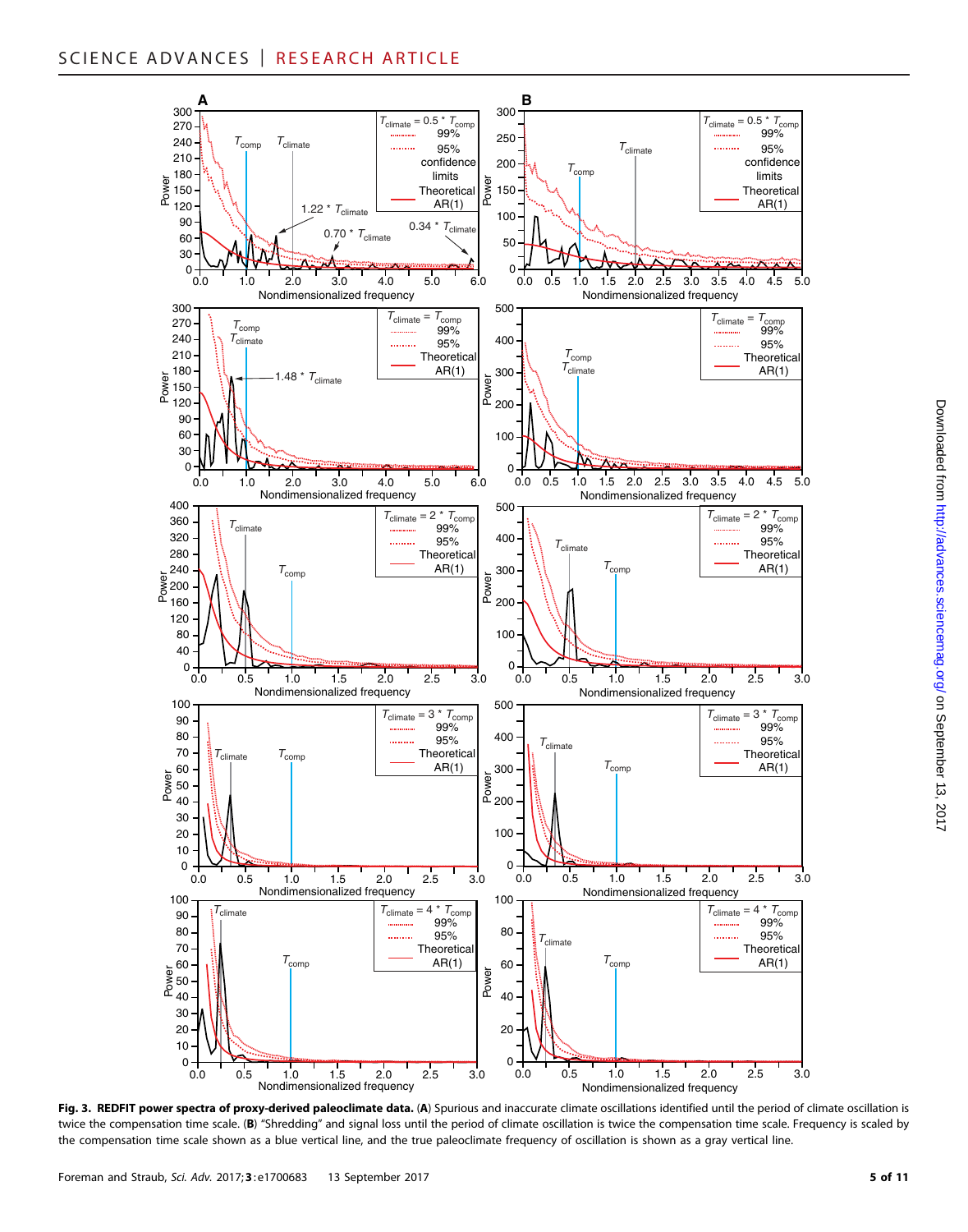

Fig. 4. REDFIT power spectra of randomly fluctuating paleoclimate and bed thicknesses. (A) Example power spectra of random climate time series showing no significant periodicities. C.L., confidence limit. (B) Example power spectra of random climate time series identifying spurious oscillations shorter and longer than  $T_{\text{comp}}$ (C) Spurious oscillation at the time scale of T<sub>comp</sub>. (D and E) Example power spectra from bed thickness variations showing no repetitive cycles (D) and a spurious oscillation (E). Frequency is scaled by the compensation time scale shown as a blue vertical line.

consequences of anthropogenic climate change. The most recent findings pertinent to our study focus on (i) sediment flux produced by climate change in the hinterlands and transported into depositional basins (35–38), (ii) adjustments in slope and sediment partitioning within basin alluvial systems in response to shifts in discharge and sediment flux (33, 35, 39, 40), and (iii) the buffering or shredding capability of alluvial systems on different spatial and temporal scales (30, 31, 41–43). Many of these studies are based on experimental and numerical models so that researchers can isolate specific variables of interest. Applying and testing these ideas in the field will require explicit integration of geochemical proxies with stratigraphic and geomorphic data sets. Crucial for this integration will be a scaling framework that allows comparison between experimental, modeling, and field results. We view that  $T_{\text{comp}}$  offers one such avenue to accomplish these comparisons.

However,  $T_{\text{comp}}$  may be modified by the climate change events themselves in some instances, which, in turn, could alter the quality of proxy

preservation and resolution of the recovered climate time series. We begin our discussion noting two important observations regarding the compensation time scale: (i) Topographic roughness and  $T_{\text{comp}}$  can be quantified from surprisingly small outcrop exposures (23), meaning that secular variations in  $T_{\text{comp}}$  can be constrained, and (ii) existing experiments suggest that  $T_{\text{comp}}$  is only modified when the ratio of water discharge to sediment flux  $(Q_w/Q_s)$  changes as long as basin size, geometry, and subsidence remain constant (27). Increasing water discharge relative to sediment flux produces a longer  $T_{\rm comp}$  whereas increasing sediment flux produces a shorter  $T_{\text{comp}}(27)$ . The discussion below proceeds under the postulation that this behavior is robust and linear, which is supported by theoretical experiments and numerical studies (27, 44–46). Although we restrict our discussion to  $Q_w/Q_s$  variations, the insights should apply equally to any geomorphic response that increases or decreases topographic roughness regardless of underlying cause (for example, discharge, grain size, and vegetation). These effects do not need to be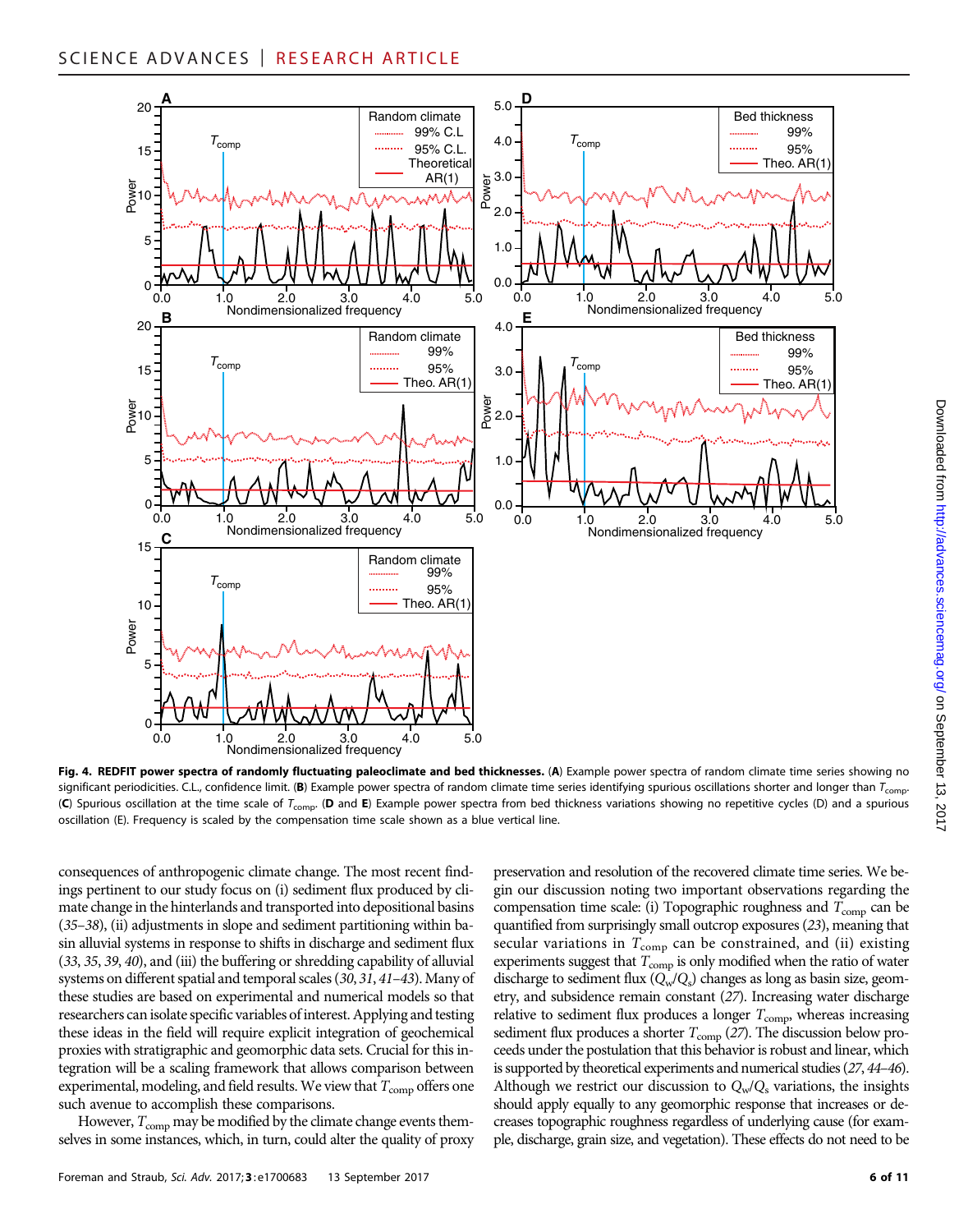

Fig. 5. A comparison of representative time scales of major climatic variations known operating in the modern system and past geologic events with an estimated range of compensation time scales in alluvial systems (27). ENSO, El Niño–Southern Oscillation; PDO, Pacific Decadal Oscillation; NAO, North Atlantic Oscillation; OAEs, ocean anoxia events; LIPs, large igneous provinces.

assumed but can be quantified independently from the stratigraphic record (23). Furthermore, climatic changes on time scales slower than  $T_{\text{comp}}$ should be well preserved in the stratigraphy, and the resolution of the proxy records can be determined by incrementally assessing  $T_{\text{comp}}$  (30).

Most alluvial systems contain a suite of autogenic sediment flux and water discharge variations related to a variety of sediment erosion, transport, and depositional processes. The existing literature suggests that these processes effectively shred and mask sediment flux variability due to any allogenic forcings when it occurs on smaller spatial and shorter temporal scales (30, 31, 41-43). Within the  $T_{\text{comp}}$  framework, this would imply minimal differences in stratigraphic completeness and proxy resolution for any climate-related forcing that did not cause a change in the maximum topographic roughness of the system. Allogenically forced changes that are encompassed by the probability density distribution of the stochastic and autogenic processes will likely not be recognized. For example, the volume of an allogenic sediment pulse must be greater than that typical of autogenic floodplain storage and release volumes within a basin (31), or alternatively, the climate forcing would need to exceed the typical autogenic scour depths in river systems, which can exceed five times the mean flow depth (47, 48). In terms of a geomorphic landform, this implies that climate-driven alluvial terraces and incised valleys would need to exceed five times the mean flow depth to be recognized as different from the inherent, autogenic variability of the alluvial system. By extension, the  $T_{\text{comp}}$ and resolution of the proxy records would also be unaffected until that threshold. Any changes in sediment flux would need to build alluvial terraces at minimum five times a typical flow depth to substantially alter the  $T_{\text{comp}}$  that is already in existence. Similarly, any change in sediment flux on time scales shorter than  $T_{\text{comp}}$  would dissipate within the autogenic noise (30, 31).

These inferences can be expanded to basin-scale stratigraphic patterns in that sediment flux signals must transit the spatial scales of the basin. Numerical models and field studies indicate that basins exhibit an "equilibrium time scale" that represents the efficiency with which adjustments can occur due to secular changes in grain size, sediment flux, subsidence, and discharge (39). For intermediate and large basins (length scales of 100 km and greater), this equilibrium time scale will likely be on the order of  $10^5$  to  $10^6$  years (39, 42, 49). This basin equilibrium time scale relates linearly to the diffusion (transport) coefficient of the alluvial system but by the square of the basin length scale (39, 42, 49). This means that basin size will play a greater role than any changes in diffusivity brought on by discharge variation; basins are predisposed to buffering flux signals. Furthermore, the compensation

time scale of a given system will likely be equal to or shorter than the basin equilibrium time scale (27, 39, 42, 49). Thus, any climate forcing that is "rapid" relative to  $T_{\text{comp}}$  will also be rapid relative to the basin equilibrium time scale, and there will be insufficient opportunity to propagate the sediment flux signal across the basin. Locally, this may adversely affect the resolution of the proxy records if  $Q_w/Q_s$  increases, or conversely, it could improve the proxy resolution if  $Q_w/Q_s$  decreases. On a basin scale, the obtainable climate record resolution from proxies will remain largely constant because the alluvial system in other areas was never able to respond to the perturbation before the stochastic geomorphic processes shred it.

Even if we hypothesize an extreme case of an abnormally large increase in sediment flux by 50% into an alluvial basin, the linear relationship between  $Q_w/Q_s$  and  $T_{\text{comp}}$  implies a concomitant decrease in  $T_{\text{comp}}$ by 50% (27, 28, 44–46). If, for example, the  $T_{\text{comp}}$  was previously 25,000 years in this example basin and now has transiently improved to 12,500 years, then this is an improvement for potential proxy records, but in most natural basins, this may only be marginally useful. This is because our statistical analysis presented above indicates that the finest resolvable proxy climate record is still twice the  $T_{\text{comp}}$  (that is, 25,000 years). Moreover, it will only improve the resolution at isolated, most likely proximal locations within the basin where the "excess" sediment was deposited.

In addition, two recent studies provide different arguments for a strong buffering of environmental flux signals in transport systems (41, 43). First, many coarse-grained rivers appear to preferentially change their shape to maintain a universal critical shear velocity for a given flood regime, irrespective of climatic, tectonic, and lithologic controls (43). This phenomenon implies the maintenance of a characteristic flow depth and  $T_{\text{comp}}$  as long as that is the dominant determinant of topographic roughness (23, 25, 27, 28). This view is bolstered by select field and physical experimental examples in finer-grained rivers, wherein the maximum vertical scales of channel topography remained unchanged before and after rare, large magnitude flood events (50, 51). This is likely due to bed shear stress asymptotically approaching a maximum value during larger and larger floods, as progressively more water spills out of the channel and inundates floodplain, preventing channel deepening (50). However, the effects of the frequency and magnitude of floods on channel morphology and avulsion behavior are far from settled, and recent experimental work suggests that they may play a major role in determining deltaic depositional patterns through nonnormal hydraulics in the backwater reach (52). Specifically, floods impart an influence on the size and shape of depositional lobes, which could affect  $T_{\text{comp}}$  (52). This behavior is a kind of autogenic feedback that could operate within alluvial systems, but there is a distinct lack of research on this at the present time.

Second, in terms of buffering, the advection length scale for sediment in depositional systems sets the minimal scale on which morphodynamics occur and results in landforms that produce the topographic variability involved in the compensation time scale formulation (41). Within the length scales influenced by morphodynamics, both autogenic and allogenic processes are convolved and may be difficult to reconcile (31, 41). It appears that floodplains are not susceptible to these effects because their length scale is typically smaller than the advection length for the associated sediment carried in overbank floods (41).

Although we view the buffering and shredding of climate-driven sediment flux and water discharge variations as common systems, there may be scenarios wherein the  $T_{\text{comp}}$  could be modified by short-term climate change. For example, certain catchments may exhibit a resonance frequency with a climatic oscillation that leads to massive sediment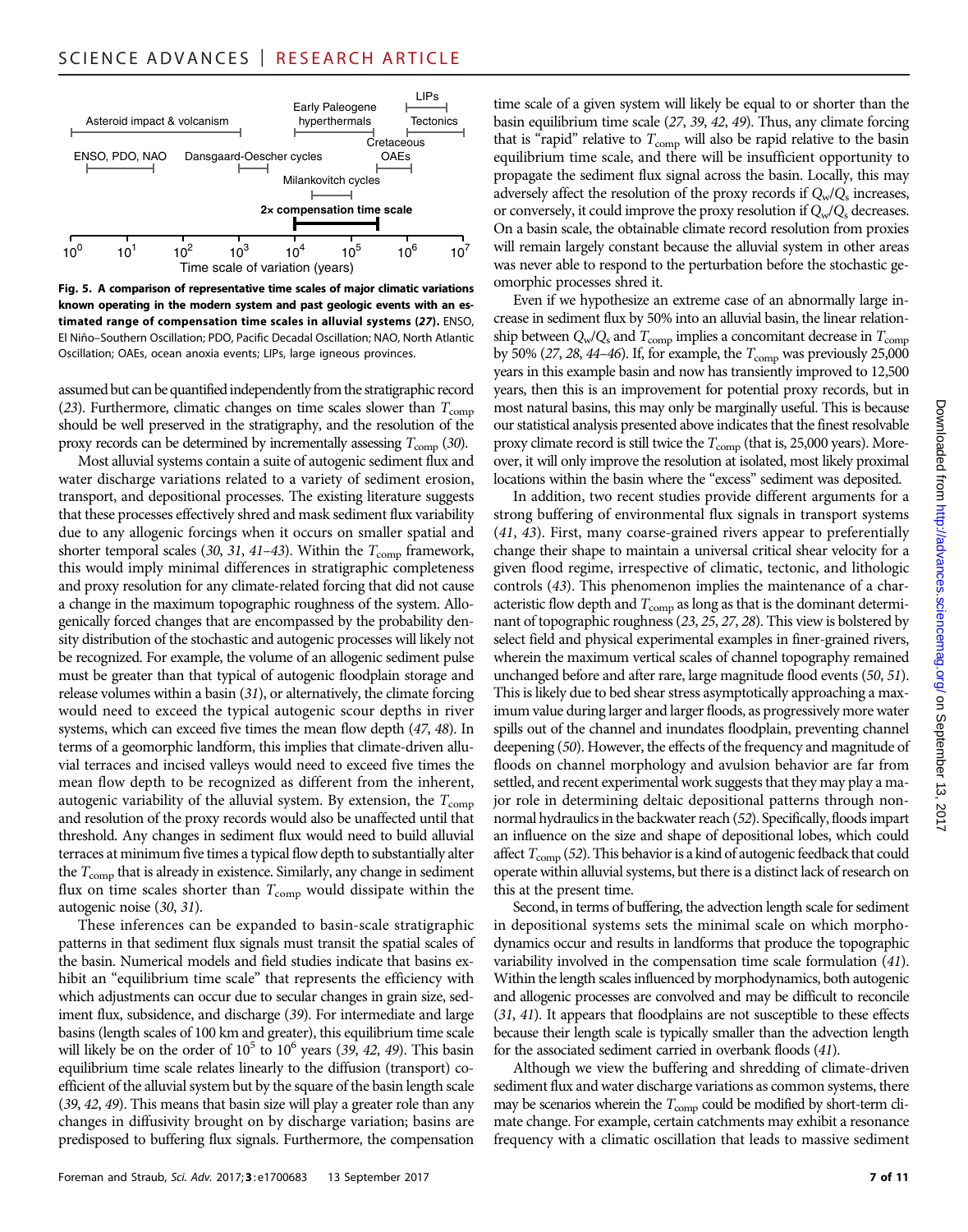flux signals on time scales of  $10^4$  to  $10^5$  years exiting the basin depending on the erodibility of the exposed lithologies (36). If these sediment flux signals are sufficient to deposit strata of a greater thickness than the subsequent climate regime's topographic roughness, then an improvement in proxy resolution may be possible. Feasibly, compaction and sediment loading of the lithosphere in the basin could aid in this preservation by "artificially" enhancing subsidence rates. However, in most cases, erosive catchments themselves probably mute and shred pulses of the sediment before introducing to the depositional basin (36, 53, 54).

Unfortunately, a unified, predictive theory that links the entirety of the source-to-sink system remains elusive (6). Several experiments, numerical models, and targeted field studies are needed. However, it is also clear that to be successful in developing a process-based understanding of these geomorphic systems and their response to perturbations of variation duration and scales, we need the explicit integration of proxy records. The  $T_{\text{comp}}$  offers a robust avenue to frame this problem and address paleoclimate issues.

# Early Paleogene case study

As a case example, we use early Paleogene hyperthermals that are well documented globally within marine strata but thus far identified at only a few isolated terrestrial locations (13–15, 55, 56). Greenhouse climatic conditions dominated the Paleocene and Eocene epochs, but these conditions were punctuated with extreme global warming events linked to massive releases of exogenic carbon into Earth's atmosphere and oceans (2, 56). In addition to increased temperatures, the events had substantial effects on atmospheric carbon dioxide levels, ocean acidification, the hydrologic cycle, and biologic systems (56–61). The most notable hyperthermal events are the Paleocene-Eocene Thermal Maximum (PETM) that occurred ca. 56 million years ago (Ma) and the paired Eocene Thermal Maximum 2 and H2 events that occurred ca. 53 Ma (13–15, 62). On the basis of marine geochronometers, the PETM was ca. 200,000 years in duration, whereas the other two events were each ca. 50,000 years in duration (13–15, 56, 62). Subsequent, smaller magnitude events are preserved in several marine records, and there is evidence that these warming events occur on Milankovitch periodicities (62). The magnitude and duration of the hyperthermal events are constrained by stable isotope records (predominantly  $\delta^{13}$ C and  $\delta^{18}$ O values from inorganic and organic proxies) and are used to evaluate potential carbon sources, rates of carbon release, and  $CO<sub>2</sub>$  sensitivity of the climate system (63–65). The isotopic records are also important for understanding mesoscale carbon cycle feedbacks and sequestration processes, specifically in regard to those involving methane (63, 64). Although comparatively sparse, the existing record of terrestrial climate change during these events has yielded important information on hydrologic cycle changes, vegetation shifts, mammal responses, and local modulations of the carbon isotope excursion magnitudes (55, 56, 58–61, 66, 67). Perhaps the most significant findings based on terrestrial records are related to nonlinear  $CO<sub>2</sub>$  sensitivity among the hyperthermal events (68), challenges to hypotheses that high atmospheric  $CO<sub>2</sub>$  levels cause equable conditions (69), precessional-scale astronomical influences on soil development (14, 70, 71), and pulsed releases of carbon and warming (15). Many of these conclusions depend on a temporal completeness of the alluvial stratigraphic record on time scales finer than  $10^3$  to  $10^5$  years, which the  $T_{\text{comp}}$  framework can explicitly evaluate.

The most extensive terrestrial record of early Paleogene hyperthermals is in the Bighorn Basin of northwest Wyoming. The hyperthermals

are identified by negative carbon isotope excursions in pedogenic carbonates, bulk soil organic matter, and plant biomarkers hosted within floodplain strata (13–15, 69, 72–74). We estimated the  $T_{\text{comp}}$  for the Bighorn Basin at ca. 10,000 years using the long-term sedimentation rates and estimates of maximum river flow depths (see Materials and Methods) (22, 67). This suggests that the Bighorn Basin paleoenvironmental time series is approaching the completeness of marine records and provides independent support for recent arguments that floodplains, deltaic, and shallow marine display similar stratigraphic completeness on the 10<sup>3</sup>-year time scale (4). Overall, this analysis provides additional confidence when estimating the rates and assessing the mechanisms of carbon release and sequestration (13–15) because the observed time series is less likely to be affected by stochastic geomorphic behavior. The hyperthermals show disparate temperature and hydrologic responses to elevated atmospheric  $CO<sub>2</sub>$  levels in the Bighorn Basin, hinting at nonlinearities or significant local modulation of the climate signal (14, 68). Our analysis suggests that these are not sampling artifacts or noise but true variability. The estimated  $T_{\text{comp}}$  is also sufficiently short to garner support for recent proposals that floodplain soil development varied on precessional (ca. 20,000 year) time scales in the Bighorn Basin (14, 70, 71). However, these studies also found higherfrequency cycles that are faster than  $T_{\text{comp}}$  (71). On the basis of our results herein, a climatic driver for these high-frequency cycles should be viewed with suspicion and is either spurious or generated by intrinsic geomorphic variability unaccounted for by the time series analysis.

The estimated  $T_{\text{comp}}$  allows a lower limit to be placed on our ability to detect the rates of biologic response by mammals and plants to the hyperthermals, for example, the rate of radiation of primates, artiodactyls, and perissodactyls during the onset of PETM from Asia to the Bighorn Basin in North America (75), rates of mammal dwarfing in relation to temperature increases (26, 58, 76), and transient northward range shifts in dry tropical floras to the Bighorn Basin from the Gulf Coast region (56, 61). On the basis of the Bighorn Basin, these changes occurred in less than 10,000 years or faster according to the  $T_{\text{comp}}$  framework. Feasibly, another basin with a shorter  $T_{\text{comp}}$  could resolve these rates even finer. Finally, some studies have proposed that terrestrial records may contain a higher-resolution record of the hyperthermals, specifically the PETM, than marine records because the latter is subject to dissolution during associated ocean acidification (56). Our formulation here suggests that this could be the case in some basins and is consistent with the recent identification of the pulsed carbon release previously unrecognized in marine strata (15). Moving forward, the  $T_{\text{comp}}$  framework provides researchers an opportunity to quantitatively assess the completeness of a given basin before extensive geochemical studies.

However, as explored above, the compensation time scale is not necessarily a static feature of a depositional basin but is potentially influenced by climate. In the Bighorn Basin, the long-term sedimentation rates do not vary substantially from the sedimentation rates observed during the ca. 200,000 years of the PETM (15, 22, 70), which suggests that any changes in  $T_{\text{comp}}$  will primarily be driven by altered topographic roughness. These alterations in landscape heterogeneity might be expected given the estimated decreases in mean annual precipitation (59, 66) and a shift to a more open vegetated landscape during the PETM (56, 61). Furthermore, coeval with the PETM, an anomalously thick and widespread fluvial sandbody was generated in the northern, distal portions of the basin (67), and several cut-and-fill fluvial structures occur in the southern, proximal portions (61, 77). The cutand-fill structures are 3 to 5 m thick, which match the maximum flow depth estimates from fluvial sandbodies (61, 67, 77). Surprisingly, flow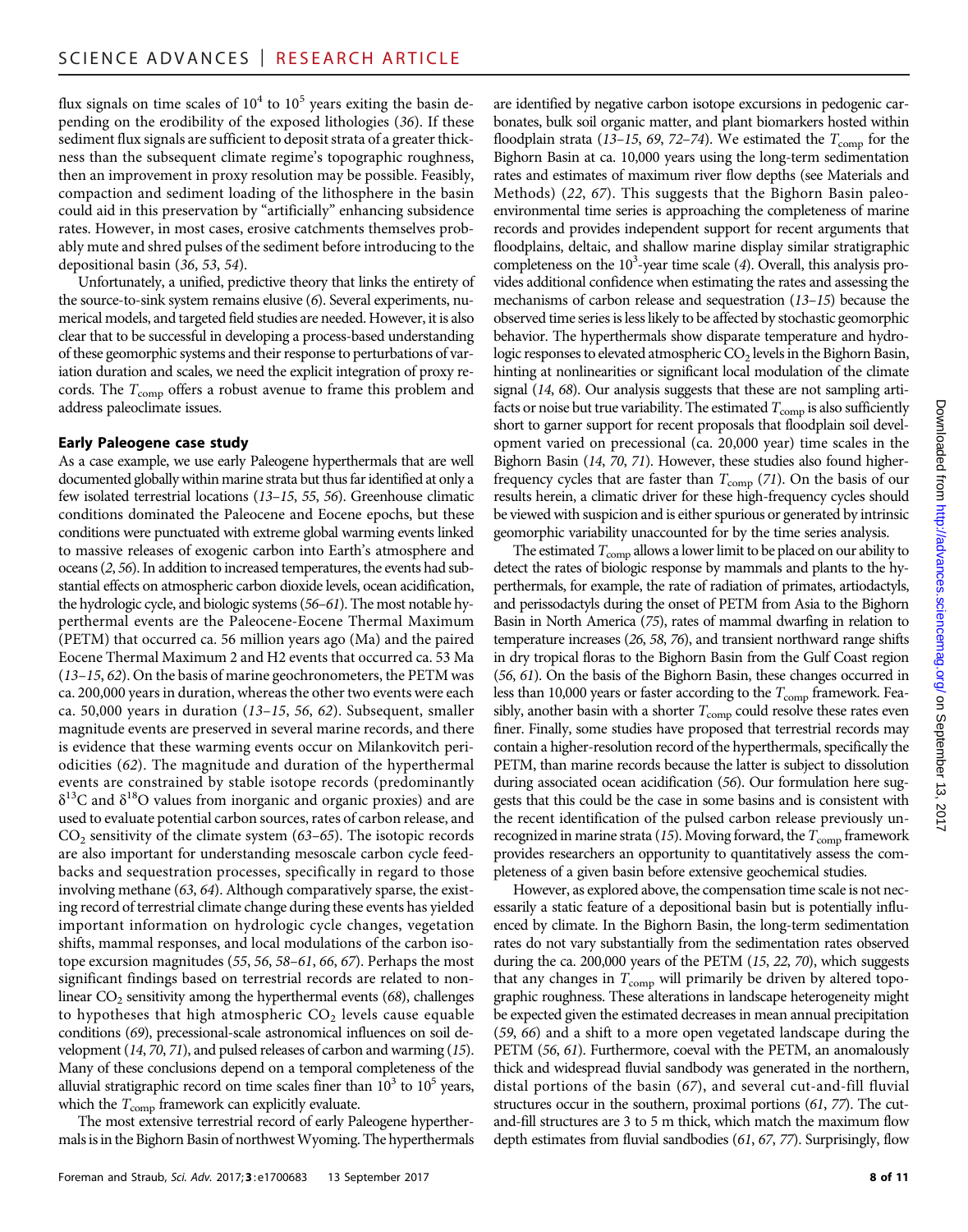depth estimates do not change substantially across the PETM (67). This observation is consistent with recent propositions that geomorphic systems efficiently shred climatically induced changes in sediment flux and discharge via storage and release processes (31, 43) or could alternatively mean that elevated temperatures and atmospheric  $CO<sub>2</sub>$  levels had relatively little change in the channel-forming discharge in the basin (67). Instead, the major geomorphic repercussion of the PETM may have been mediated through altered partitioning of the sediment within the basin due to changes in sediment supply (66) or channel-floodplain dynamics (67). This behavior is comparable to the muted aggradation and erosional phases produced in some numerical models by catchmentderived sediment flux oscillations (33). This hypothesis finds further support in the southern, proximal portion of the Bighorn Basin where researchers observed increases in the abundance of allochthonous, recalcitrant organic debris, pollen, and marine vertebrate fossils (for example, shark teeth) that were reworked into the PETM strata from Cretaceous shales exposed in the surrounding uplifts (77, 78). The southern portion of the basin also contains a thick sequence of particularly well-developed soils near the top of the PETM, informally named the Big Red sequence (77, 78), which could represent a transient reduction in sediment supply or a subdued alluvial terrace, although an associated incised valley has not been recognized and the Big Red soils postdate the observed cut-and-fill structures (59, 77).

Overall, these observations indicate that although the PETM affected the behavior of geomorphic systemsin the Bighorn Basin, there appears to be no evidence for any major changes in topographic roughness of the depositional system. To be sure, the changes in sediment partitioning affected the abundance and distribution of certain lithofacies within the basin with the consequence of affecting the availability of certain lithofacies-dependent proxies (61, 72, 74, 77, 78). However, the temporal completeness of the stratigraphy does not appear to have been negatively affected. This contrasts with the records in other Laramide basins, such as the Piceance Creek Basin in northwest Colorado, wherein river flow depths increased by 50% during the PETM, whereas the longterm sedimentation rates remained roughly constant (55). This would cause  $T_{\text{comp}}$  to increase and reduce the resolution possible for proxy records. Unfortunately, existing proxy records are insufficient to evaluate and compare the two basins in detail.

At the present time, it is unclear how prevalent shredding and maintenance of landscape heterogeneity are compared to transient shifts in  $T_{\text{comp}}$  in response to climatic forcings. If the compensation time scale is predominantly buffered, then this would be a boon for proxy-based paleoclimatic studies because it would provide a uniform sampling of the time series. However, this buffering capacity of geomorphic systems still needs extensive evaluation on laboratory and field scales (6, 23, 31, 67). These can only be performed by explicitly integrating process-based geomorphic behavior with environmental proxy records such as those proposed herein.

Quantifying the completeness and resolution of these types of records is particularly important because they are increasingly used as geologic analogs and comparisons to anthropogenic global warming (13–15, 61). Overall, our analysis should spur work in other sedimentary basins spanning the early Paleogene time interval and embolden research into terrestrial climate change associated with oceanic anoxic events, which occur several times during Earth's history (for example, Permian, Jurassic, and Cretaceous) and are being used as case studies for the expansion of marine oxygen minimum zones due to modern global warming (79). The  $T_{\rm comp}$  framework will provide more accurate reconstructions of local time series of environmental change,

yielding more accurate comparisons with regional and global climate patterns. These improvements will aid in the identification of causality, feedbacks, and response times among the atmosphere, hydrosphere, and biosphere in deep geologic time.

## MATERIALS AND METHODS

Run parameters for the experiment TDB-10-1 (27) performed at the Sediment Dynamics Laboratory at Tulane University had a water discharge of 0.451 liters/s and sediment discharge of 0.011 liters/s into a basin that is 2.8 m wide, 4.2 m long, and 0.65 m deep. Base-level rise (equivalent to subsidence rate) was constant at 5 mm/hour, creating a long-term aggradational fluvio-deltaic system. Base-level rise was maintained with submillimeter-scale precision using a computer-controlled weir system (27). The sediment was a mixture of 70% quartz sand with a median grain diameter ( $D_{50}$ ) of 110 µm and 30% coal sand with a  $D_{50}$  of 440 µm. Quartz sand and anthracite coal had a specific gravity of 2.65 and 1.3, respectively. These two sediment types represented the coarse and fine components of natural systems, respectively. This overall experimental setup and methodology are similar to many previous experiments evaluating a variety of scale-independent phenomena in sedimentary basins (25–28, 32). A laser scanner obtained surface topography every 2 min, generating a high-resolution evolution of the surface as aggradation proceeded. Total experimental duration was 78.2 hours. The topographic roughness of the experimental surface scaled with the maximum flow depth of channels on the experimental surface (18.5 mm). This yielded a  $T_{\text{comp}}$  of 222 min for the system.

The climate model takes the form of a simple sinusoid:  $P(t) = A$  $sin(2\pi t/T_{climate})$ , where P is a hypothetical climate parameter captured by a proxy (for example, mean annual temperature),  $t$  is the time,  $A$  is the amplitude of the climate variation, and  $T_{\text{climate}}$  is the period of the climate variation. The climate model was run for the entirety of the experiment (78.2 hours) for five scenarios. These scenarios vary  $T_{\text{climate}}$  relative to  $T_{\rm comp}$  at  $T_{\rm climate}$  = 0.5 \*  $T_{\rm comp},$   $T_{\rm climate}$  =  $T_{\rm comp},$   $T_{\rm climate}$  = 2 \*  $T_{\rm comp},$  $T_{\text{climate}} = 3 * T_{\text{comp}}$ , and  $T_{\text{climate}} = 4 * T_{\text{comp}}$ . For 100 random vertical columns in the basin transect (Fig. 1D), these climate sinusoids were then sampled by the coeval depositional events. The climatic conditions that corresponded to periods of nondeposition and depositional events that were eroded were not represented. Subsequently, the time intervals represented by sediment deposition were reassigned to an age using a linear interpolation based on the proxy's position in the accumulated sediment column and the known start and end time of the experiment. This was an identical approach to that applied in the field to proxy records, for example, interpolating between two dated ashes or magnetochrons within a stratigraphic section (5, 10, 17). However, in the experiment, we know that the long-term sedimentation rates are constant and the precise start and end times with certainty, whereas in natural basins, it is unknown whether long-term sedimentation remained constant between dated horizons. Moreover, any dated horizon will be associated with analytical uncertainties that will propagate to uncertainties in the age model and rates of paleoclimate change. This is not the case for the experiment. Time series analysis was performed using the software Past3 version 3.14 (80) using the REDFIT protocol with  $n = 1000$  Monte Carlo simulations of the autoregressive (AR1) process, oversampling and segmentation were set to 1, and a Blackman-Harris window was used. This is a standard methodology for time series analysis of unevenly sampled signals, specifically designed for paleoclimatic records  $(24, 80)$ .

Rigorous field quantification of the compensation time scale required detailed mapping and lithofacies analyses (23, 26, 29). However,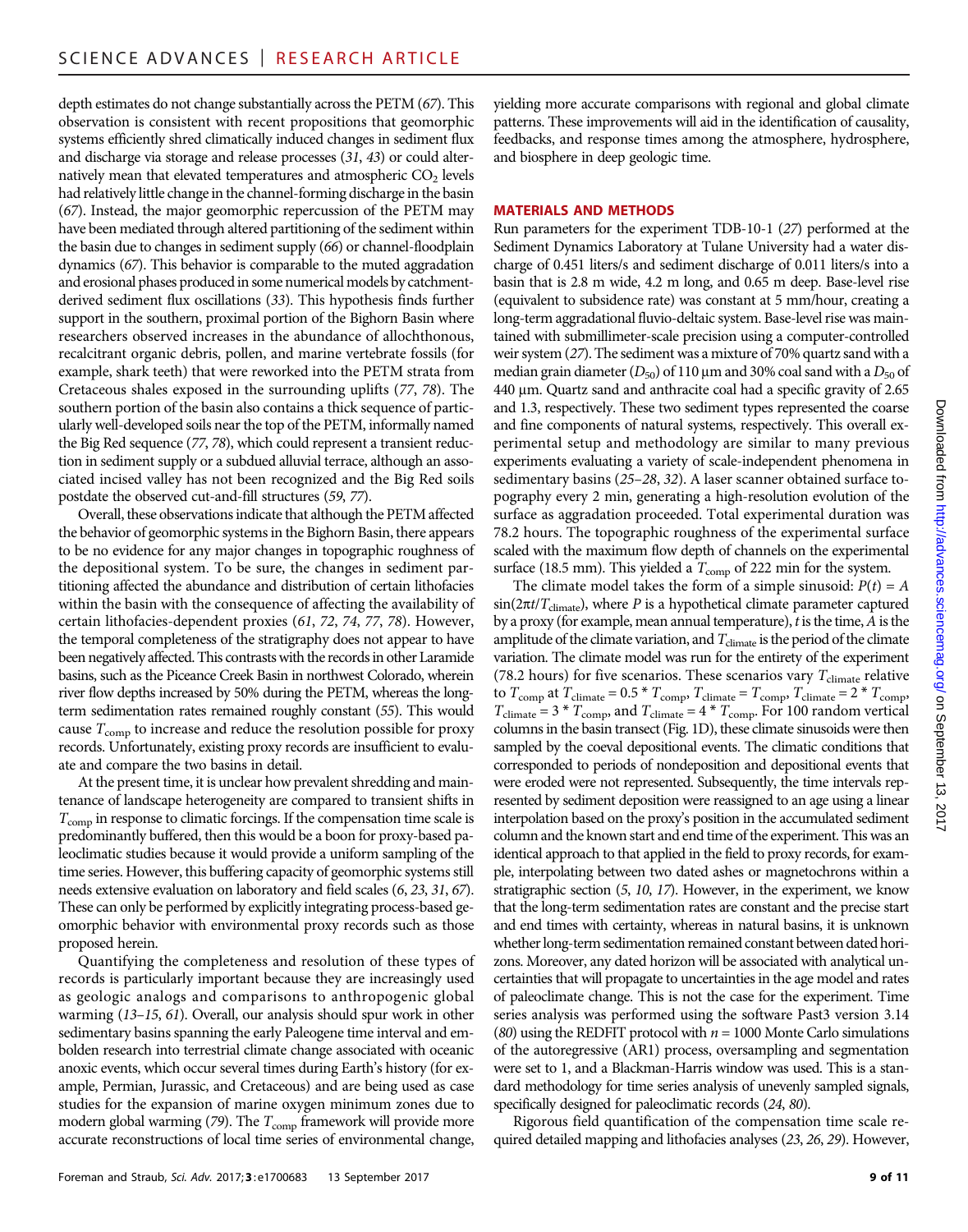a reasonably conservative approximation can be derived from age models of long-term sedimentation and maximum estimates of river flow depths as a gauge of topographic roughness (25, 26). The compensation time scale for the early Paleogene strata in the Bighorn Basin of northwest Wyoming was derived from the long-term sedimentation rates of the Willwood Formation (~0.4 m/thousand years) (15, 22) and estimates of river flow depths (maximum of ca. 4 m) obtained from the relief on bar clinoforms and fining upward sequences within fluvial sandbodies from the same area (67). Proxy records were sampled at a vertical resolution that was finer than the topographic roughness estimate (that is, finer than 4-m increments) (13–15).

#### REFERENCES AND NOTES

- 1. P. A. Meyers, Organic geochemical proxies of paleoceanographic, paleolimnologic, and paleoclimatic processes. Org. Geochem. 27, 213–250 (1997).
- 2. J. Zachos, M. Pagani, L. Sloan, E. Thomas, K. Billups, Trends, rhythms, and aberrations in global climate 65 Ma to present. Science 292, 686-693 (2001).
- 3. C. K. Sommerfield, On sediment accumulation rates and stratigraphic completeness: Lessons from Holocene ocean margins. Cont. Shelf Res. 26, 2225–2240 (2006).
- 4. D. J. Jerolmack, P. Sadler, Transience and persistence in the depositional record of continental margins. J. Geophys. Res. 112, F03S13 (2007).
- 5. M. H. Trauth, A new probabilistic technique to build an age model for complex stratigraphic sequences. Quat. Geochronol. 22, 65-71 (2014).
- 6. B. W. Romans, S. Castelltort, J. A. Covault, A. Fildani, J. P. Walsh, Environmental signal propagation in sedimentary systems across timescales. Earth Sci. Rev. 153, 7–29 (2016).
- 7. W. Dansgaard, S. J. Johnsen, H. B. Clausen, D. Dahl-Jensen, N. S. Gundestrup, C. U. Hammer, C. S. Hvidberg, J. P. Steffensen, A. E. Sveinbjörnsdottir, J. Jouzel, G. Bond, Evidence for general instability of past climate from a 250-kyr ice-core record. Nature 364, 218–220 (1993).
- 8. F. W. Cruz Jr., S. J. Burns, I. Karmann, W. D. Sharp, M. Vuille, A. O. Cardoso, J. A. Ferrari, P. L. Silva Dias, O. Viana Jr., Insolation-driven changes in atmospheric circulation over the past 116,000 years in subtropical Brazil. Nature 434, 63-66 (2005).
- 9. D. Lüthi, M. Le Floch, B. Bereiter, T. Blunier, J.-M. Barnola, U. Siegenthaler, D. Raynaud, J. Jouzel, H. Fischer, K. Kawamura, T. F. Stocker, High-resolution carbon dioxide concentration record 650,000–800,000 years before present. Nature 453, 379–382 (2008).
- 10. B. Shuman, A. K. Henderson, S. M. Colman, J. R. Stone, S. C. Fritz, L. R. Stevens, M. J. Power, C. Whitlock, Holocene lake-level trends in the Rocky Mountains, U.S.A. Quat. Sci. Rev. 28, 1861–1879 (2009).
- 11. A. M. Haywood, H. J. Dowsett, A. M. Dolan, Integrating geological archives and climate models for the mid-Pliocene warm period. Nat. Commun. 7, 10646 (2016).
- 12. T. White, L. González, G. Ludvigson, C. Poulsen, Middle Cretaceous greenhouse hydrologic cycle of North America. Geology 29, 363-366 (2001).
- 13. G. J. Bowen, D. J. Beerling, P. L. Koch, J. C. Zachos, T. Quattlebaum, A humid climate state during the Palaeocene/Eocene thermal maximum. Nature 432, 495–499 (2004).
- 14. H. A. Abels, V. Lauretano, A. E. van Yperen, T. Hopman, J. C. Zachos, L. J. Lourens, P. D. Gingerich, G. J. Bowen, Carbon isotope excursions in paleosol carbonate marking five early Eocene hyperthermals in the Bighorn Basin, Wyoming. Clim. Past Discuss. 11, 1857–1885 (2015).
- 15. G. J. Bowen, B. J. Maibauer, M. J. Kraus, U. Röhl, T. Westerhold, A. Steimke, P. D. Gingerich, S. L. Wing, W. C. Clyde, Two massive, rapid releases of carbon during the onset of the Palaeocene–Eocene thermal maximum. Nat. Geosci. 8, 44-47 (2015).
- 16. I. P. Montañez, J. C. McElwain, C. J. Poulsen, J. D. White, W. A. DiMichele, J. P. Wilson, G. Griggs, M. T. Hren, Climate,  $p_{CO_2}$  and terrestrial carbon cycle linkages during late Palaeozoic glacial–interglacial cycles. Nat. Geosci. 9, 824–828 (2016).
- 17. P. Wilf, K. R. Johnson, B. T. Huber, Correlated terrestrial and marine evidence for global climate changes before mass extinction at the Cretaceous–Paleogene boundary. Proc. Natl. Acad. Sci. U.S.A. 100, 599–604 (2003).
- 18. R. R. Rogers, Sequence analysis of the Upper Cretaceous Two Medicine and Judith River formations, Montana: Nonmarine response to the Claggett and Bearpaw marine cycles. J. Sediment. Res. 68, 615-631 (1998).
- 19. R. Schumer, D. J. Jerolmack, Real and apparent changes in sediment deposition rates through time. J. Geophys. Res. 114, F00A06 (2009).
- 20. P. M. Sadler, Sediment accumulation rates and the completeness of stratigraphic sections. J. Geol. 89, 569-584 (1981).
- 21. R. Schumer, D. Jerolmack, B. McElroy, The stratigraphic filter and bias in measurement of geologic rates. Geophys. Res. Lett. 38, L11405 (2011).
- 22. W. C. Clyde, W. Hamzi, J. A. Finarelli, S. L. Wing, D. Schankler, A. Chew, Basin-wide magnetostratigraphic framework for the Bighorn Basin, Wyoming. Geol. Soc. Am. Bull. 119, 848–859 (2007).
- 23. S. M. Trampush, E. A. Hajek, K. M. Straub, E. P. Chamberlain, Identifying autogenic sedimentation in fluvial-deltaic stratigraphy: Evaluating the effect of outcrop-quality data on the compensation statistic. J. Geophys. Res. 122, 91–113 (2017).
- 24. M. Schulz, M. Mudelsee, REDFIT: Estimating red-noise spectra directly from unevenly spaced paleoclimatic time series. Comput. Geosci. 28, 421-426 (2002).
- 25. B. A. Sheets, T. A. Hickson, C. Paola, Assembling the stratigraphic record: Depositional patterns and time-scales in an experimental alluvial basin. Basin Res. 14, 287-301 (2002).
- 26. Y. Wang, K. M. Straub, E. A. Hajek, Scale-dependent compensational stacking: An estimate of autogenic time scales in channelized sedimentary deposits. Geology 39, 811-814 (2011).
- 27. K. M. Straub, Y. Wang, Influence of water and sediment supply on the long-term evolution of alluvial fans and deltas: Statistical characterization of basin-filling sedimentation patterns. J. Geophys. Res. 118, 1602-1616 (2013).
- 28. K. M. Straub, C. R. Esposito, Influence of water and sediment supply on the stratigraphic record of alluvial fans and deltas: Process controls on stratigraphic completeness. J. Geophys. Res. 118, 625–637 (2013).
- 29. E. A. Hajek, P. L. Heller, E. L. Schur, Field test of autogenic control on alluvial stratigraphy (Ferris Formation, Upper Cretaceous–Paleogene, Wyoming). Geol. Soc. Am. Bull. 124, 1898–1912 (2012).
- 30. Q. Li, L. Yu, K. M. Straub, Storage thresholds for relative sea-level signals in the stratigraphic record. Geology 44, 179-182 (2016).
- 31. D. J. Jerolmack, C. Paola, Shredding of environmental signals by sediment transport. Geophys. Res. Lett. 37, L19401 (2010).
- 32. C. Paola, K. Straub, D. Mohrig, L. Reinhardt, The "unreasonable effectiveness" of stratigraphic and geomorphic experiments. Earth Sci. Rev. 97, 1-43 (2009).
- 33. G. Simpson, S. Castelltort, Model shows that rivers transmit high-frequency climate cycles to the sedimentary record. Geology 40, 1131–1134 (2012).
- 34. J. C. Tipper, The importance of doing nothing: Stasis in sedimentation systems and its stratigraphic effects. Geol. Soc. Spec. Publ. 404, 105–122 (2015).
- 35. J. J. Armitage, R. A. Duller, A. C. Whittaker, P. A. Allen, Transformation of tectonic and climatic signals from source to sedimentary archive. Nat. Geosci. 4, 231–235 (2011).
- 36. V. Godard, G. E. Tucker, G. Burch Fisher, D. W. Burbank, B. Bookhagen, Frequencydependent landscape response to climatic forcing. Geophys. Res. Lett. 40, 859–863 (2013).
- 37. J. Braun, C. Voisin, A. T. Gourlan, C. Chauvel, Erosional response of an actively uplifting mountain belt to cyclic rainfall variations. Earth Surf. Dynam. 3, 1-14 (2015).
- 38. A. Singh, L. Reinhardt, E. Foufoula-Georgiou, Landscape reorganization under changing climatic forcing: Results from an experimental landscape. Water Resour. Res. 51, 4320–4337 (2015).
- 39. C. Paola, P. L. Heller, C. L. Angevine, The large-scale dynamics of grain-size variation in alluvial basins, 1: Theory. Basin Res. 4, 73–90 (1992).
- 40. C. Paola, Quantitative models of sedimentary basin filling. Sedimentology 47, 121-178 (2000).
- 41. V. Ganti, M. P. Lamb, B. McElroy, Quantitative bounds on morphodynamics and implications for reading the sedimentary record. Nat. Commun. 5, 3298 (2014).
- 42. S. Castelltort, J. Van De Driessche, How plausible are high-frequency sediment supplydriven cycles in the stratigraphic record? Sediment. Geol. 157, 3-13 (2003).
- 43. C. B. Phillips, D. J. Jerolmack, Self-organization of river channels as a critical filter on climate signals. Science 352, 694–697 (2016).
- 44. G. Parker, C. Paola, K. X. Whipple, D. Mohrig, Alluvial fans formed by channelized fluvial and sheet flow. I: Theory. J. Hydraul. Eng. 124, 985–995 (1998).
- 45. G. Parker, C. Paola, K. X. Whipple, D. Mohrig, C. M. Toro-Escobar, M. Halverson, T. W. Skoglund, Alluvial fans formed by channelized fluvial and sheet flow. II: Application. J. Hydraul. Eng. 124, 996–1004 (1998).
- 46. E. J. Powell, W. Kim, T. Muto, Varying discharge controls on timescales of autogenic storage and release processes in fluvio-deltaic environments: Tank experiments. J. Geophys. Res. 117, F02011 (2012).
- 47. J. L. Best, P. J. Ashworth, Scour in large braided rivers and the recognition of sequence stratigraphic boundaries. Nature 387, 275–277 (1997).
- 48. E. A. Hajek, P. L. Heller, Flow-depth scaling in alluvial architecture and nonmarine sequence stratigraphy: Example from the Castlegate Sandstone, Central Utah, U.S.A. J. Sediment. Res. 82, 121–130 (2012).
- 49. F. Métivier, Y. Gaudemer, Stability of output fluxes of large rivers in South and East Asia during the last 2 million years: Implications on floodplain processes. Basin Res. 11, 293–303 (1999).
- 50. G. H. Sambrook Smith, J. L. Best, P. J. Ashworth, S. N. Lane, N. O. Parker, I. A. Lunt, R. E. Thomas, C. J. Simpson, Can we distinguish flood frequency and magnitude in the sedimentological record of rivers? Geology 38, 579-582 (2010).
- 51. W. I. Van De Lageweg, W. M. Van Dijk, M. G. Kleinhans, Morphological and stratigraphical signature of floods in a braided gravel-bed river revealed from flume experiments. J. Sediment. Res. 83, 1033–1046 (2013).
- 52. V. Ganti, A. J. Chadwick, H. J. Hassenruck-Gudipati, B. M. Fuller, M. P. Lamb, Experimental river delta size set by multiple floods and backwater hydrodynamics. Sci. Adv. 2, e1501768 (2016).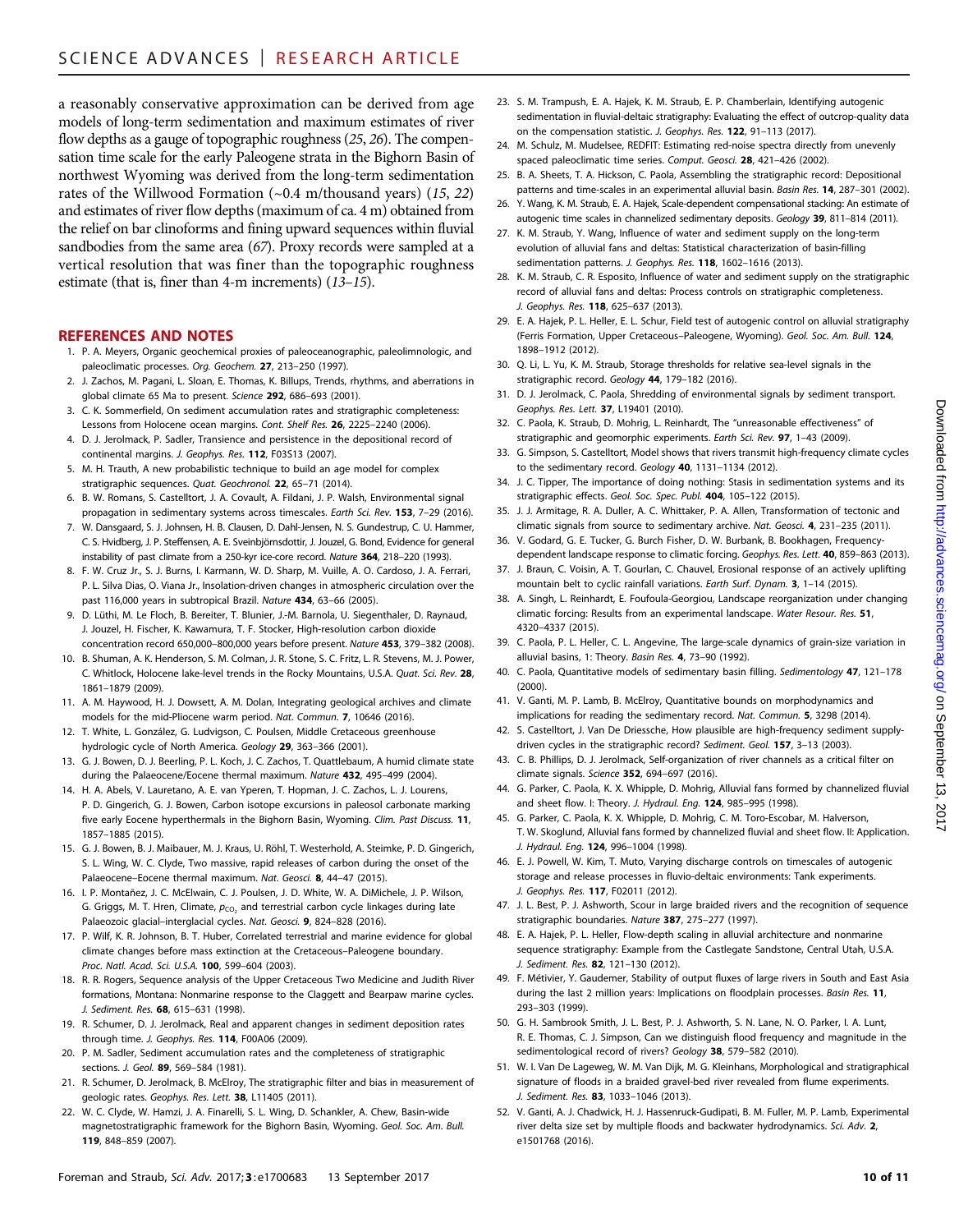- 53. D. J. Furbish, S. Fagherazzi, Stability of creeping soil and implications for hillslope evolution. Water Resour. Res. 37, 2607–2618 (2001).
- 54. R. A. DiBiase, K. X. Whipple, The influence of erosion thresholds and runoff variability on the relationships among topography, climate, and erosion rate. J. Geophys. Res. 116, F04036 (2011).
- 55. B. Z. Foreman, P. L. Heller, M. T. Clementz, Fluvial response to abrupt global warming at the Palaeocene/Eocene boundary. Nature 491, 92-95 (2012).
- 56. F. A. McInerney, S. L. Wing, The Paleocene-Eocene Thermal Maximum: A perturbation of carbon cycle, climate, and biosphere with implications for the future. Annu. Rev. Earth Planet. Sci. 39, 489-516 (2011).
- 57. J. C. Zachos, U. Röhl, S. A. Schellenberg, A. Sluijs, D. A. Hodell, D. C. Kelly, E. Thomas, M. Nicolo, I. Raffi, L. J. Lourens, H. McCarren, D. Kroon, Rapid acidification of the ocean during the Paleocene-Eocene Thermal Maximum. Science 308, 1611-1615 (2005).
- 58. A. R. D'Ambrosia, W. C. Clyde, H. C. Fricke, P. D. Gingerich, H. A. Abels, Repetitive mammalian dwarfing during ancient greenhouse warming events. Sci. Adv. 3, e1601430 (2017).
- 59. M. J. Kraus, S. Riggins, Transient drying during the Paleocene–Eocene Thermal Maximum (PETM): Analysis of paleosols in the Bighorn Basin, Wyoming. Palaeogeogr. Palaeoclimatol. Palaeoecol. 245, 444–461 (2007).
- 60. M. J. Kraus, F. A. McInerney, S. L. Wing, R. Secord, A. A. Baczynski, J. I. Bloch, Paleohydrologic response to continental warming during the Paleocene–Eocene Thermal Maximum, Bighorn Basin, Wyoming. Palaeogeogr. Palaeoclimatol. Palaeoecol. 370, 196-208 (2013).
- 61. S. L. Wing, G. J. Harrington, F. A. Smith, J. I. Bloch, D. M. Boyer, K. H. Freeman, Transient floral change and rapid global warming at the Paleocene-Eocene boundary. Science 310, 993–996 (2005).
- 62. J. C. Zachos, H. McCarren, B. Murphy, U. Röhl, T. Westerhold, Tempo and scale of late Paleocene and early Eocene carbon isotope cycles: Implications for the origin of hyperthermals. Earth Planet. Sci. Lett. 299, 242–249 (2010).
- 63. G. R. Dickens, Rethinking the global carbon cycle with a large, dynamic and microbially mediated gas hydrate capacitor. Earth Planet. Sci. Lett. 213, 169-183 (2003).
- 64. M. Pagani, K. Caldeira, D. Archer, J. C. Zachos, Atmosphere. An ancient carbon mystery. Science 314, 1556–1557 (2006).
- 65. G. J. Bowen, Up in smoke: A role for organic carbon feedbacks in Paleogene hyperthermals. Global Planet. Change 109, 18–29 (2013).
- 66. M. J. Kraus, D. T. Woody, J. J. Smith, V. Dukic, Alluvial response to the Paleocene–Eocene Thermal Maximum climatic event, Polecat Bench, Wyoming (U.S.A.). Palaeogeogr. Palaeoclimatol. Palaeoecol. 435, 177-192 (2015).
- 67. B. Z. Foreman, Climate-driven generation of a fluvial sheet sand body at the Paleocene– Eocene boundary in north-west, Wyoming (USA). Basin Res. 26, 225–241 (2014).
- 68. H. A. Abels, W. C. Clyde, P. D. Gingerich, F. J. Hilgen, H. C. Fricke, G. J. Bowen, L. J. Lourens, Terrestrial carbon isotope excursions and biotic change during Palaeogene hyperthermals. Nat. Geosci. 5, 326–329 (2012).
- 69. K. E. Snell, B. L. Thrasher, J. M. Eiler, P. L. Koch, L. C. Sloan, N. J. Tabor, Hot summers in the Bighorn Basin during the early Paleogene. Geology 41, 55-58 (2013).
- 70. H. A. Aziz, F. J. Hilgen, G. M. van Luijk, A. Sluijs, M. J. Kraus, J. M. Pares, P. D. Gingerich, Astronomical climate control on paleosol stacking patterns in the upper Paleocene– lower Eocene Willwood Formation, Bighorn Basin, Wyoming. Geology 36, 531-534 (2008).
- 71. H. A. Abels, M. J. Kraus, P. D. Gingerich, Precession-scale cyclicity in the fluvial lower Eocene Willwood Formation of the Bighorn Basin, Wyoming (USA). Sedimentology 60, 1467–1483 (2013).
- 72. F. A. Smith, S. L. Wing, K. H. Freeman, Magnitude of the carbon isotope excursion at the Paleocene–Eocene Thermal Maximum: The role of plant community change. Earth Planet. Sci. Lett. 262, 50-65 (2007).
- 73. A. F. Diefendorf, K. E. Mueller, S. L. Wing, P. L. Koch, K. H. Freeman, Global patterns in leaf <sup>13</sup>C discrimination and implications for studies of past and future climate. Proc. Natl. Acad. Sci. U.S.A. 107, 5738–5743 (2010).
- 74. A. A. Baczynski, F. A. McInerney, S. L. Wing, M. J. Kraus, J. I. Bloch, R. Secord, Constraining paleohydrologic change during the Paleocene-Eocene Thermal Maximum in the continental interior of North America. Palaeogeogr. Palaeoclimatol. Palaeoecol. 465, 237–246 (2017).
- 75. T. Smith, K. D. Rose, P. D. Gingerich, Rapid Asia–Europe–North America geographic dispersal of earliest Eocene primate Teilhardina during the Paleocene–Eocene Thermal Maximum. Proc. Natl. Acad. Sci. U.S.A. 103, 11223–11227 (2006).
- 76. R. Secord, J. I. Bloch, S. G. B. Chester, D. M. Boyer, A. R. Wood, S. L. Wing, M. J. Kraus, F. A. McInerney, J. Krigbaum, Evolution of the earliest horses driven by climate change in the Paleocene-Eocene Thermal Maximum. Science 335, 959–962 (2012).
- 77. A. A. Baczynski, F. A. McInerney, S. L. Wing, M. J. Kraus, J. I. Bloch, D. M. Boyer, R. Secord, P. E. Morse, H. C. Fricke, Chemostratigraphic implications of spatial variation in the Paleocene-Eocene Thermal Maximum carbon isotope excursion, SE Bighorn Basin, Wyoming. Geochem. Geophys. Geosyst. 14, 4133–4152 (2013).
- 78. A. A. Baczynski, F. A. McInerney, S. L. Wing, M. J. Kraus, P. E. Morse, J. I. Bloch, A. H. Chung, K. H. Freeman, Distortion of carbon isotope excursion in bulk soil organic matter during the Paleocene-Eocene thermal maximum. Geol. Soc. Am. Bull. 128, 1352–1366 (2016).
- 79. L. R. Kump, A. Pavlov, M. A. Arthur, Massive release of hydrogen sulfide to the surface ocean and atmosphere during intervals of oceanic anoxia. Geology 33, 397–400 (2005).
- 80. Ø. Hammer, D. A. T. Harper, P. D. Ryan, PAST: Palaeontological statistics software package for education and data analysis. Palaeontol. Electronica 4, 9 (2001).

#### Acknowledgments

Funding: This project was funded by the NSF (grants EAR-1024443 and EAR-1424312 to K.M.S). Author contributions: B.Z.F. and K.M.S. co-wrote the manuscript. B.Z.F. produced the synthetic climatic records, performed the statistical analyses, and analyzed the field data sets. K.M.S. ran the experiment and developed the compensation time scale estimates. All authors contributed to the data analysis and interpretations. Competing interests: The authors declare that they have no competing interests. Data and materials availability: All data needed to evaluate the conclusions are present in the paper and the study by Straub and Wang (27). Additional data related to this paper may be requested from the authors.

Submitted 6 March 2017 Accepted 13 August 2017 Published 13 September 2017 10.1126/sciadv.1700683

Citation: B. Z. Foreman and K. M. Straub, Autogenic geomorphic processes determine the resolution and fidelity of terrestrial paleoclimate records. Sci. Adv. 3, e1700683 (2017).